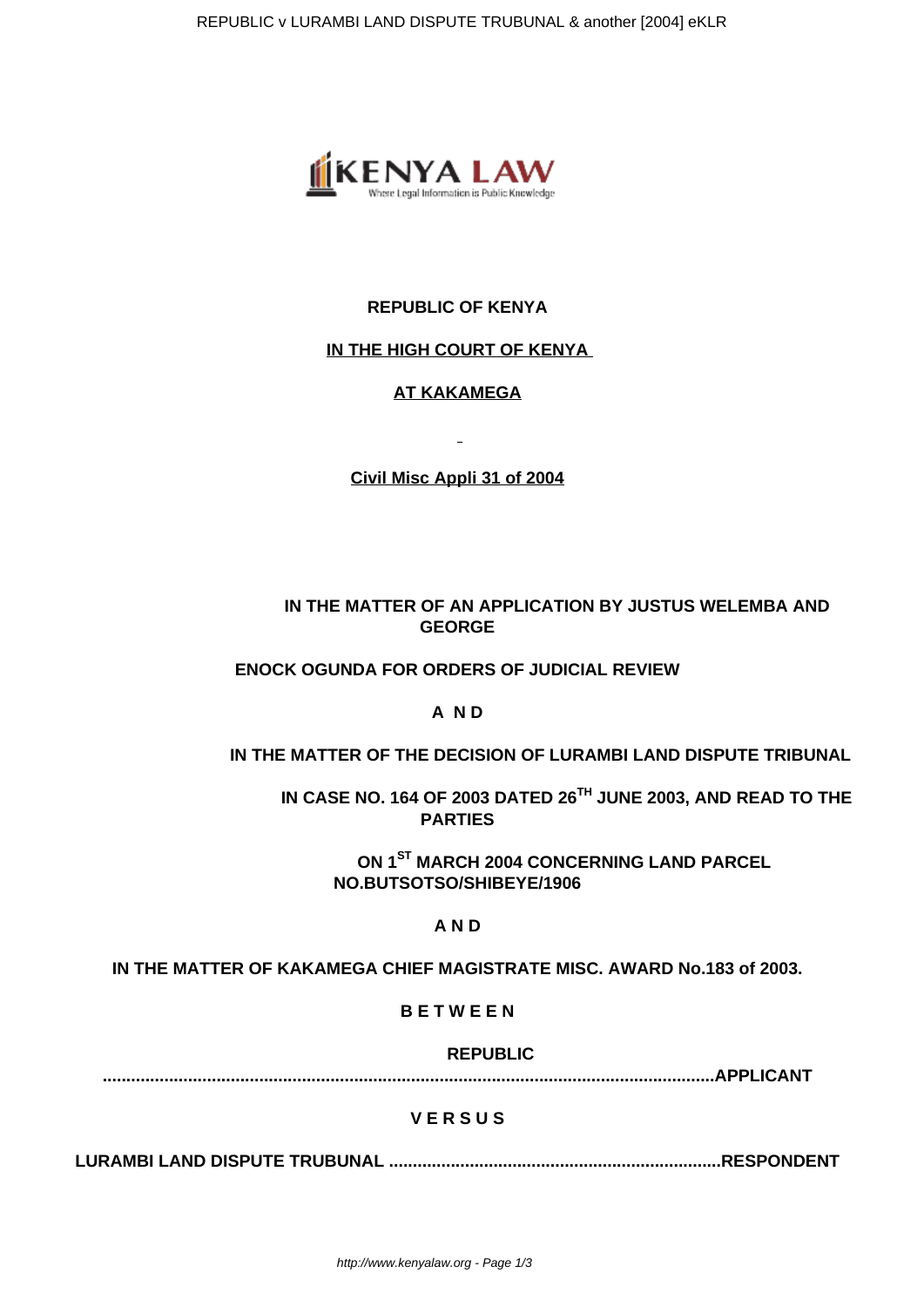#### **A N D**

## **JULIUS ATIRA ......................................................................................................INTERESTED PARTY**

#### **R U L I N G**

 On 25.3.2004, the Applicants' Justus Welemba Omusikoyo, and George Enock Ogunda obtained leave to apply for the orders of certiorari to bring into this court for quashing the proceedings and award of Lurambi Land Disputes Tribunal in case No.164 of 2003 relating to a dispute over Land title No. Butsotso/Shibeye/1906. On 14.4.2004, the Notice of Motion was filed pursuant to Rule 3(1) of Order 53 of the Civil Procedure Rules. The relief sought in the motion was an order of certiorari to quash the decision of Lurambi Land Disputes Tribunal made on 26.6.2003 in Land Disputes Tribunal case No. 164 of 2003 relating to land parcel No.Butsotso/Shibeye/1906 and its subsequent adoption in an unspecified date in Kakamega Misc. Award No.183 of 2003.

 In judicial review proceedings, the reliefs sought in the statement under Rule 1(2) of Order 53 must be identical to the orders prayed for in the Notice of Motion. This was not the case in the present application where the relief sought in the statement was **"the applicants seek orders of certiorari to quash the Decision of the Lurambi Land Disputes Tribunal in case No.164 of 2003."** Quite apart from failing to cite the date of the decision in the case the prayer for relief was not couched in the same manner as the order prayed for in the Motion. The two were not in pari materia. The statement also included a heading titled "Facts relied on" which are not provided for under Rule 1 sub rule 2 of Order 53. If the statement was proper in other respects and the motion was good enough to be heard I would normally strike out the offending parts of the statements and proceed to hear the merits of the case. But the statement in this case was also defective in that the relief stated did not harmonize with the relief sought in the Motion. The statement was fatally defective.

 But more importantly, the decision sought to be quashed was made on 26.6.2003 according to the Motion. Rule 2 of Order 53 and Section 9(3) of the Law Reform Act Cap 26 clearly stipulates that leave shall not be granted to apply for an order of certiorari to remove into this court for quashing any judgement, order, decree, conviction, or other proceedings unless the application for leave is made not later than 6 months after the date of the proceeding or such shorter period as may be prescribed by any Act. Quite clearly, leave should not have been granted in this cause as the statutory period of 6 months from the date of the decision sought to be quashed had elapsed when leave was sought. The application for leave did not bring out the date of the decision sought to be quashed by an order of certiorari, and this is precisely the reason the court granted leave. That date came to the force with the filing of the Motion.

 I agree with Mr. Nyikuli for the Interested party that leave ought to be set aside. I am also persuaded by Mr. Nyikuli that the statement is defective and the same cannot but be struck out.

 It is my finding that the leave granted on 25.3.2004 went against Section 9(3) of the Law Reform Act Cap 26 and Rule 2 of Order 53. The leave is set aside.

In the result, the Motion is struck out with costs.

# **Dated at Kakamega this 6th day of October, 2004**.

# **G. B. M. KARIUKI**